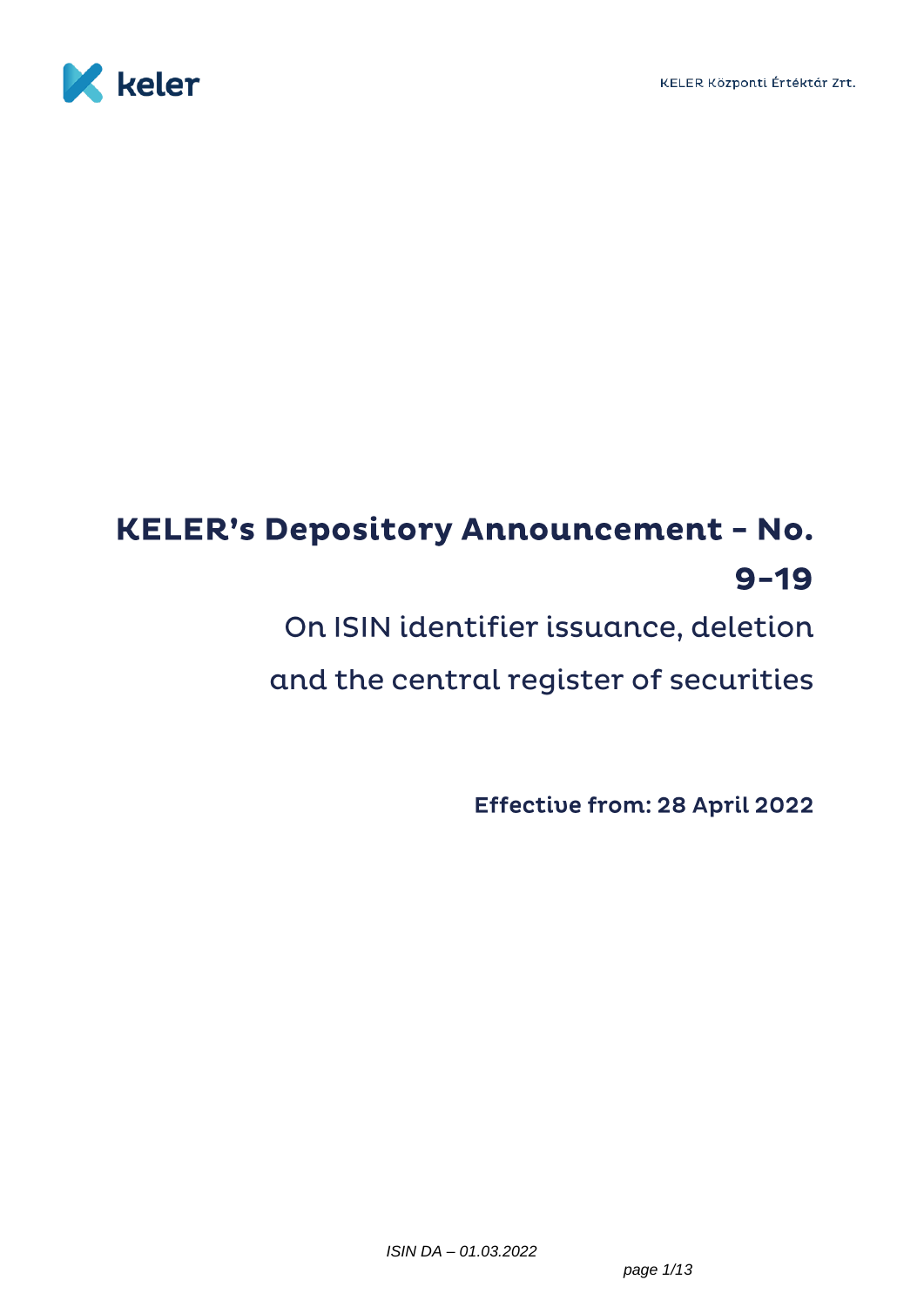

# **Contents**

| <b>KELER'S DEPOSITORY ANNOUNCEMENT - NO. 9-19</b>                    | 1                       |
|----------------------------------------------------------------------|-------------------------|
| <b>1. INTRODUCTION</b>                                               | 3                       |
| 2. TERMS USED IN THIS DEPOSITORY ANNOUNCEMENT                        | 3                       |
| 3. LEGAL BACKGROUND OF THE PERFORMANCE OF THE ACTIVITY               | $\overline{\mathbf{4}}$ |
| 4. SCOPE OF THE ISSUE OF THE ISIN IDENTIFIER                         | 4                       |
| 5. THE PROCESS OF APPLYING FOR AN ISIN IDENTIFIER                    | 5                       |
| 5.1 By a form                                                        | 5                       |
| 5.2 Electronically                                                   | 6                       |
| 6. "RESTRICTION BY THE ISSUER" RECORDED IN THE EISIN APPLICATION 6   |                         |
| 7. PROCESS OF THE ISSUE OF THE ISIN IDENTIFIER                       | 6                       |
| 7.1 Handling of applications received in a printed form              | 6                       |
| 7.2 Handling of applications submitted electronically                | $\overline{7}$          |
| 7.3 Contacts                                                         | 8                       |
| 8. THE BILLING RULES OF THE FEE OF ISSUING THE ISIN IDENTIFIER       | 9                       |
| 9. TECHNICAL ISIN IDENTIFIER                                         | 9                       |
| <b>10. CENTRAL SECURITIES REGISTER</b>                               | 10                      |
| 10.1Procedure in the case of changes in data                         | 11                      |
| Process in the case of the termination of an ISIN identifier<br>10.2 | 11                      |
| <b>11. PROVISION OF INFORMATION ON ISIN IDENTIFIERS</b>              | 13                      |
| <b>12. PRELIMINARY INFORMATION ON EISIN</b>                          | 13                      |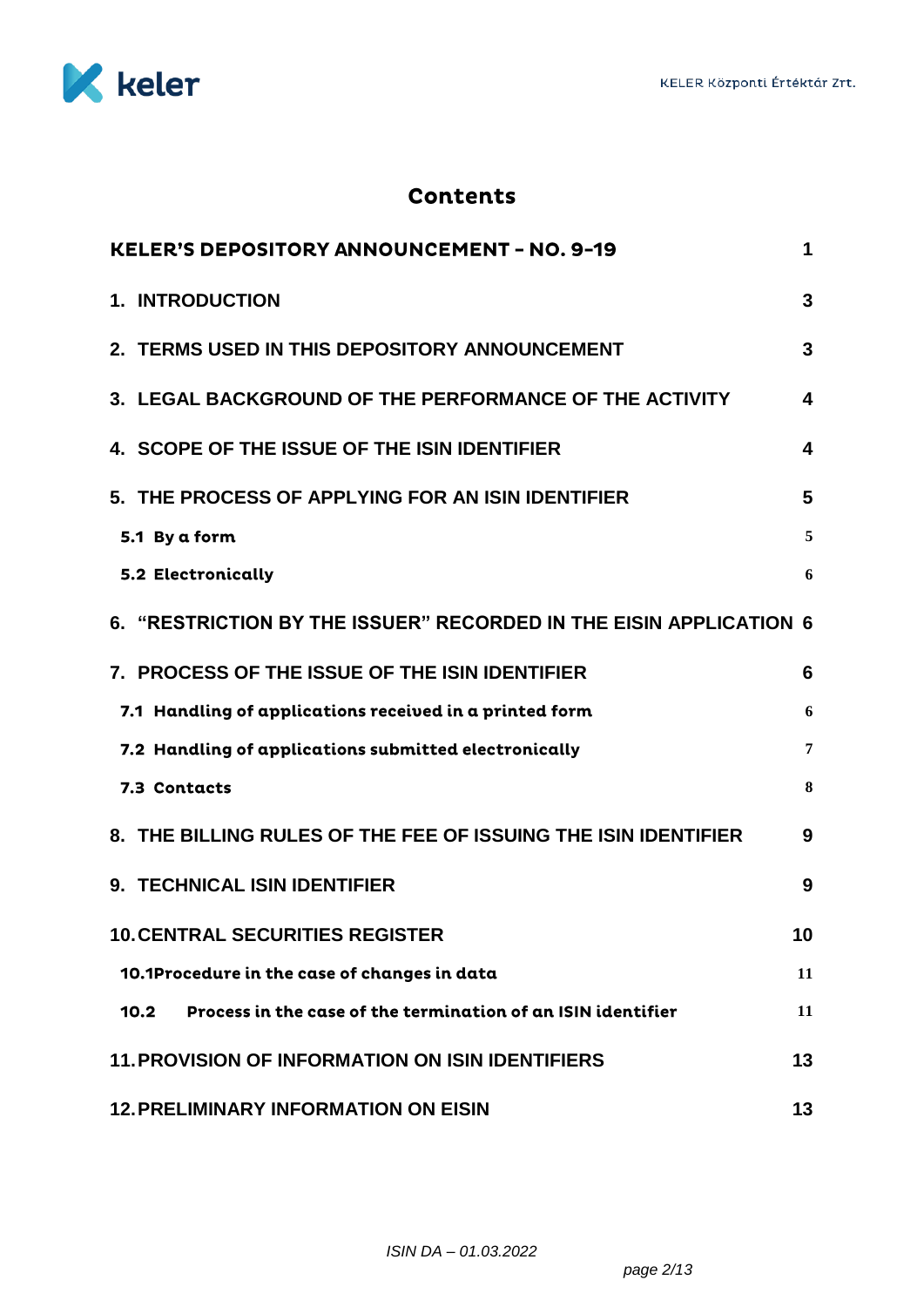

# <span id="page-2-0"></span>1. Introduction

This Depository Announcement stipulates the detailed rules (procedural deadlines, fee payment terms, etc.) of the issuer services of KELER Central Depository Ltd. (hereinafter: *KELER, or Central Depository*) related to the issuing and registering of ISIN identifiers.

# <span id="page-2-1"></span>2. Terms used in this Depository Announcement

The terms used in this Depository Announcement comply with the terms used in the General Business Rules of KELER, unless defined otherwise in this depository announcement.

| ISIN identifier           | the term specified in Section 5 (1) 61 of Tpt., i.e. the series of<br>letters or numbers or a combination thereof, issued by the<br>central depository, serving the identification of securities<br>conferring the same rights or of stock exchange products.                                                                                                                                             |
|---------------------------|-----------------------------------------------------------------------------------------------------------------------------------------------------------------------------------------------------------------------------------------------------------------------------------------------------------------------------------------------------------------------------------------------------------|
| eISIN system              | a proprietary system operated by KELER and available on the<br>Internet (www.keler.hu), through which ISIN identifiers are<br>issued automatically.                                                                                                                                                                                                                                                       |
| Distributor               | the organisation specified in Section 4 (1) 44 of Kbftv., i.e.<br>cooperating in the marketing of collective investment<br>securities, specified in Section 23 (1) of Tpt.                                                                                                                                                                                                                                |
| Restriction by the Issuer | the Issuer has the possibility to restrict the scope of users<br>authorised to act on its behalf.                                                                                                                                                                                                                                                                                                         |
| Demat event               | umbrella term; a summary term for the services performed on<br>demat securities based on the Issuer's instructions (generation,<br>total cancellation, conversion, tap issue, partial cancellation,<br>exchange of documents), which the Issuer initiates by placing<br>an order and executes with the involvement of KELER and<br>which results in a change in the details of the security<br>concerned. |
| FB identifier             | in case of mutual funds, the technical identifier issued by MNB<br>instead of the issuer identifier, provided to KELER Ltd.                                                                                                                                                                                                                                                                               |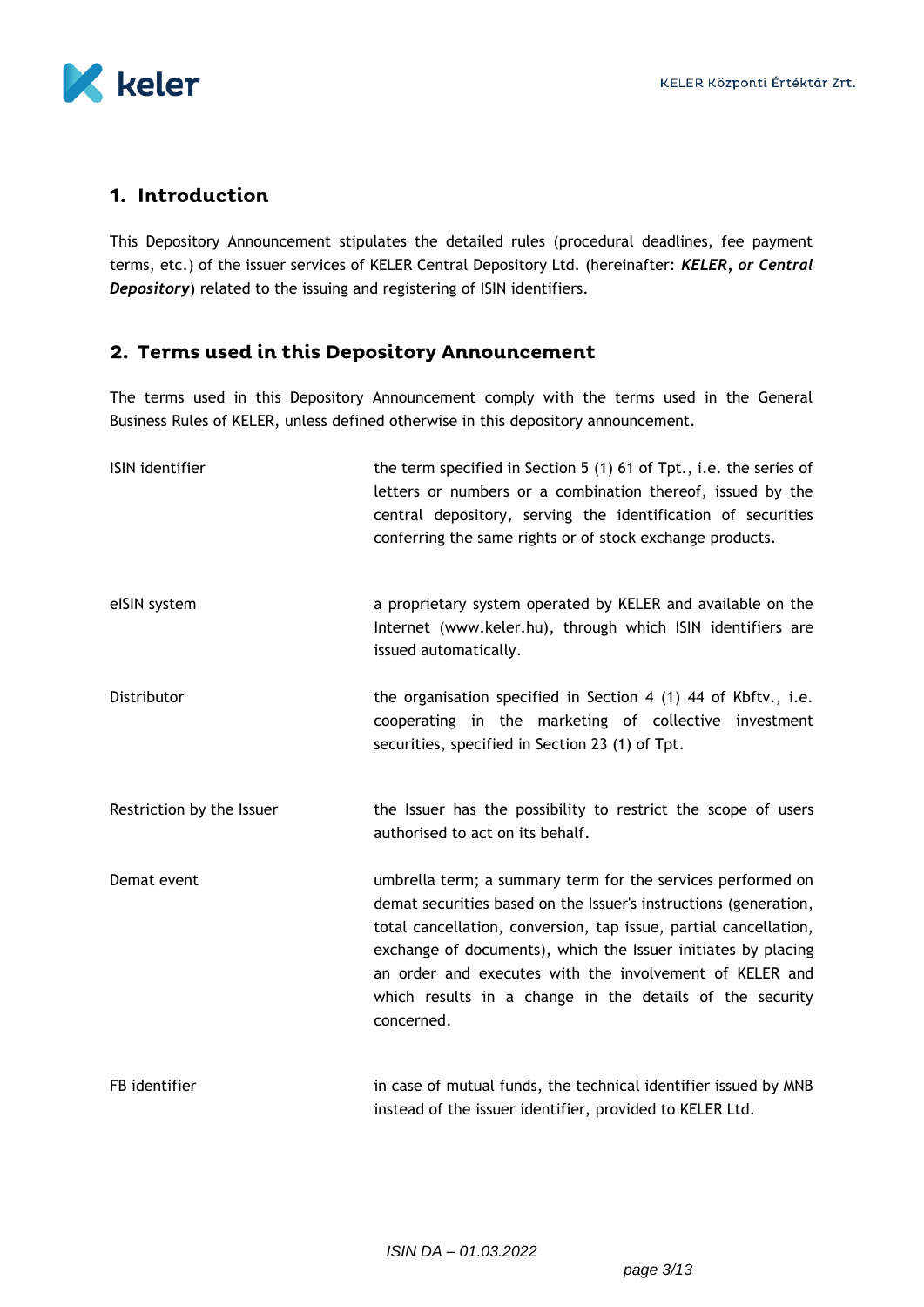

# <span id="page-3-0"></span>3. Legal background of the performance of the activity

As the central securities depository, KELER issues the ISIN codes and performs the central registry of the securities pursuant to Regulation (EU) No 909/2014 of the European Parliament and of the Council of 23 July 2014 on improving securities settlement in the European Union and on central securities depositories and amending Directives 98/26/EC and 2014/65/EU and Regulation (EU) No 236/2012 (hereinafter: CSDR), Act CXX of 2001 on the capital market (hereinafter: Tpt.), MNB Decree 20/2014 (VI.3.) (hereinafter: ISIN Decree), and Resolution no. H-EN-III-613/2020 of the Supervision Authority.

KELER, as the full member of ANNA (Association of National Numbering Agencies) and a national numbering agency (NNA) is the sole organisation in Hungary entitled to issue ISIN codes.

Act CVIII of 2001 on Certain Aspects of Electronic Commerce Services and Information Society Services (hereinafter: the e-Commerce Act) provides for the possibility of concluding contracts also by electronic means.

# <span id="page-3-1"></span>4. Scope of the issue of the ISIN identifier

KELER issues ISIN identifiers to securities issued in Hungary by domestic or foreign issuers, publicly or privately, in physical or in dematerialised form, issued in a series, as well as to other stock exchange products. KELER issues the ISIN identifier for those international bonds where the distributor is an entity registered in the Republic of Hungary.

KELER is entitled or obliged to refuse to issue an ISIN identifier in the event of failure to fulfil or inadequate justification of the fulfilment of the conditions prescribed in the General Business Rules of KELER, this Depository Announcement or the applicable legislation, or in the cases set out in the restrictive measures (financial and concerning assets) ordered by the European Union and the UN Security Council, in particular but not exclusively in the event of the existence of the prohibitions specified in Article 5e of Council Regulation (EU) 2022/328 amending Regulation (EU) No 833/2014 concerning restrictive measures in view of Russia's actions destabilising the situation in Ukraine or in Article 1x of Council Regulation (EU) 2022/398 amending Regulation (EC) No 765/2006 concerning restrictive measures in view of the situation in Belarus and the involvement of Belarus in the Russian aggression against Ukraine.

Securities conferring the same rights, of the same face value and issued in the same manner constitute one series of securities. Securities belonging to one series have the same ISIN identifier.

The ISIN identifiers of securities belonging to one series and distributed later are different than the ISIN identifiers of securities distributed earlier, if

 securities distributed within one series but at a different time do not carry the same rights temporarily, or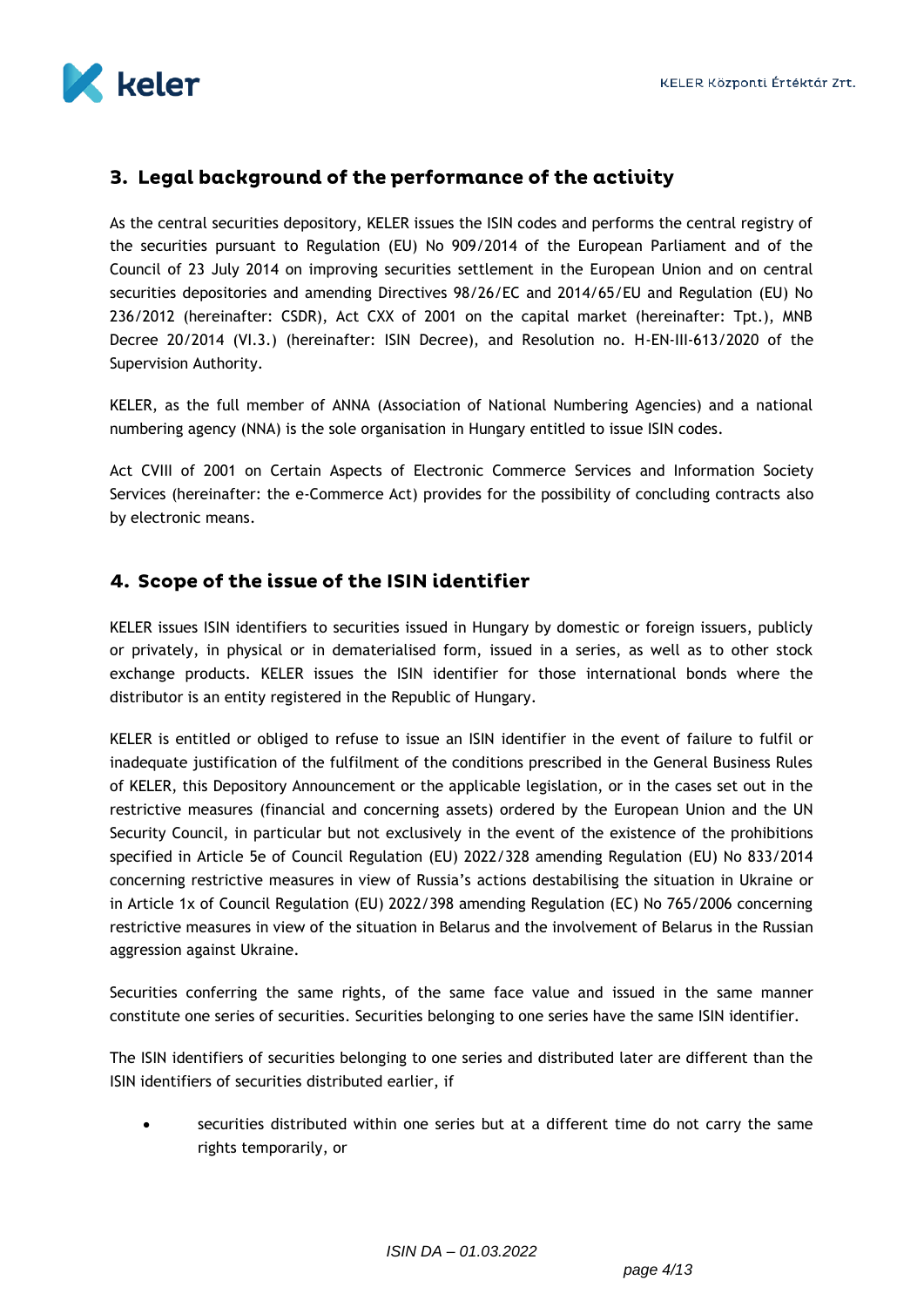

 in the case of distributing securities belonging to a series of securities identical to a security already listed on a stock exchange, the listing on the same stock exchange of the securities distributed later does not take place at the same time as the distribution.

In addition to the above, the Issuer is required to apply for a new ISIN identifier

- for every individual series of securities,
- for each individual face value, i.e. if the given security was issued with several different face values (in case of physical securities with a higher denomination were not created by the merging of denominations),
- in the case of changes in face value, currency, the method of the production of the security, share class, etc., simultaneously with the termination of the ISIN identifier of the former series.
- In the case of securities to be issued in dematerialised form, if during the demat procedure KELER finds that the documents supporting the demat event and the securities data related to the ISIN identifier referred to in the event do not match. In this case, KELER may reject the demat event due to incorrect ISIN data provided at the time of application. In the case of rejection, the ISIN applied for with the wrong securities data must be deleted by the Issuer on the change notification form and the ISIN application (including payment of the fee) must be repeated with the correct securities data.

It is not required to apply for a new ISIN identifier in case of a change in issued total face value, in the data of the Issuer, in the expiry date or in the case of the termination of a series.

If the change is a consequence of the issuer's decision, the report shall be made and the necessary measures shall be taken following the registration of the decision by the company court in case of shares, while in case of other securities, without delay following the decision.

In case of dematerialised securities, the Issuer shall act in accordance with the provisions of the effective legal regulations and shall give instructions concerning the issuing of the dematerialised securities within the frameworks of a Demat event and the recording of the changes in the dematerialised securities series.

# <span id="page-4-1"></span><span id="page-4-0"></span>5. The process of applying for an ISIN identifier

5.1 By a form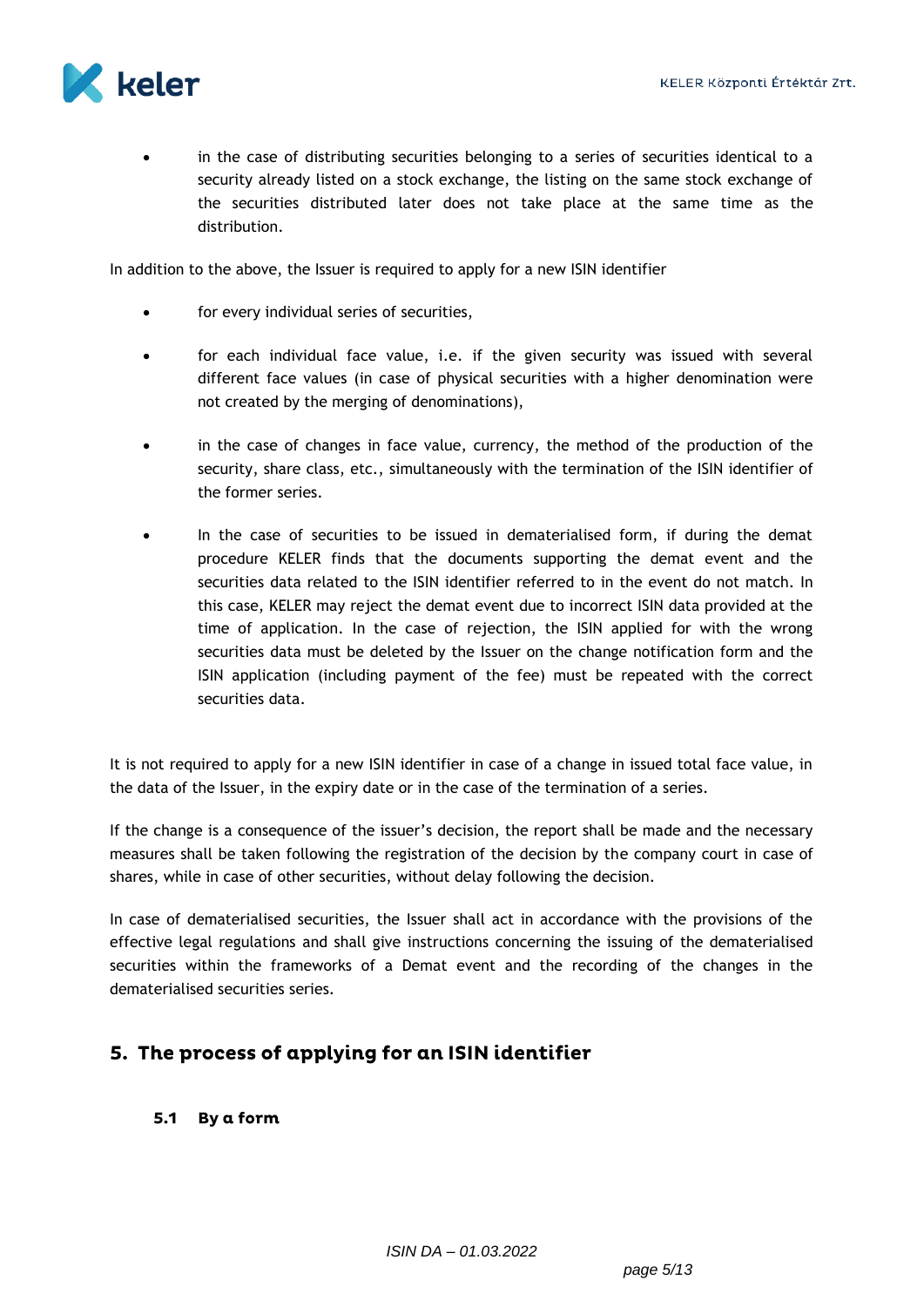

Pursuant to Annex 1 to the ISIN Decree, for each security type, the applicant may download the relevant form titled "Securities code (ISIN) application form" from the website of KELER [\(www.keler.hu\)](http://www.keler.hu/). The applicant may deliver the completed application form, signed, scanned as PDF and sent to KELER to [iktato@keler.hu.](mailto:iktato@keler.hu)

A copy of the certificate of the bank on the payment of the processing fee must be attached to the application.

In order to enforce the restrictive measures (financial and concerning assets) ordered by the European Union and the UN Security Council, simultaneously with submitting the application, the applicant shall submit a completed and duly signed "Sanctions KYC" declaration together with the application to KELER to the above e-mail address. The "Sanctions KYC" declaration is available on KELER's website ([https://www.keler.hu/Dokumentumtár/Formanyomtatvány](https://www.keler.hu/Dokumentumtár/Formanyomtatványok/)ok/).

## <span id="page-5-0"></span>5.2 Electronically

The applicant may apply for the ISIN identifier electronically through the Internet-based application operated by KELER (hereinafter: eISIN), which is available on the website of [www.keler.hu.](http://www.keler.hu/) Registration for the application is a precondition for the use of eISIN.

# <span id="page-5-1"></span>6. "Restriction by the Issuer" recorded in the eISIN application

The Issuer has the possibility to restrict the users entitled to act on its behalf by completing the form entitled "[Reporting of restriction by the issuer in eISIN](http://www.keler.hu/keler/keler.listhead.news.page?nodeid=1220)" available on KELER's website, by which it can prevent unauthorised persons from applying for ISIN identifiers on its behalf. The form shall be sent with authorised signature to the e-mail address [iktato@keler.hu.](mailto:iktato@keler.hu)

If the Issuer wishes to modify the scope of users, it may initiate this by making a new statement.

KELER sends a confirmation to the applicant on the setting of the user restriction, and the restriction becomes effective as of the 3rd business day following the receipt of the statement at the latest.

# <span id="page-5-3"></span><span id="page-5-2"></span>7. Process of the issue of the ISIN identifier

#### 7.1 Handling of applications received in a printed form

Prior to the issue of the ISIN identifier, KELER will perform a formal check on the availability of the necessary documents.

After formal check, KELER will also perform a substance check for the details of the application in case of Shares, otherwise will not verify whether the data contained in the application are true.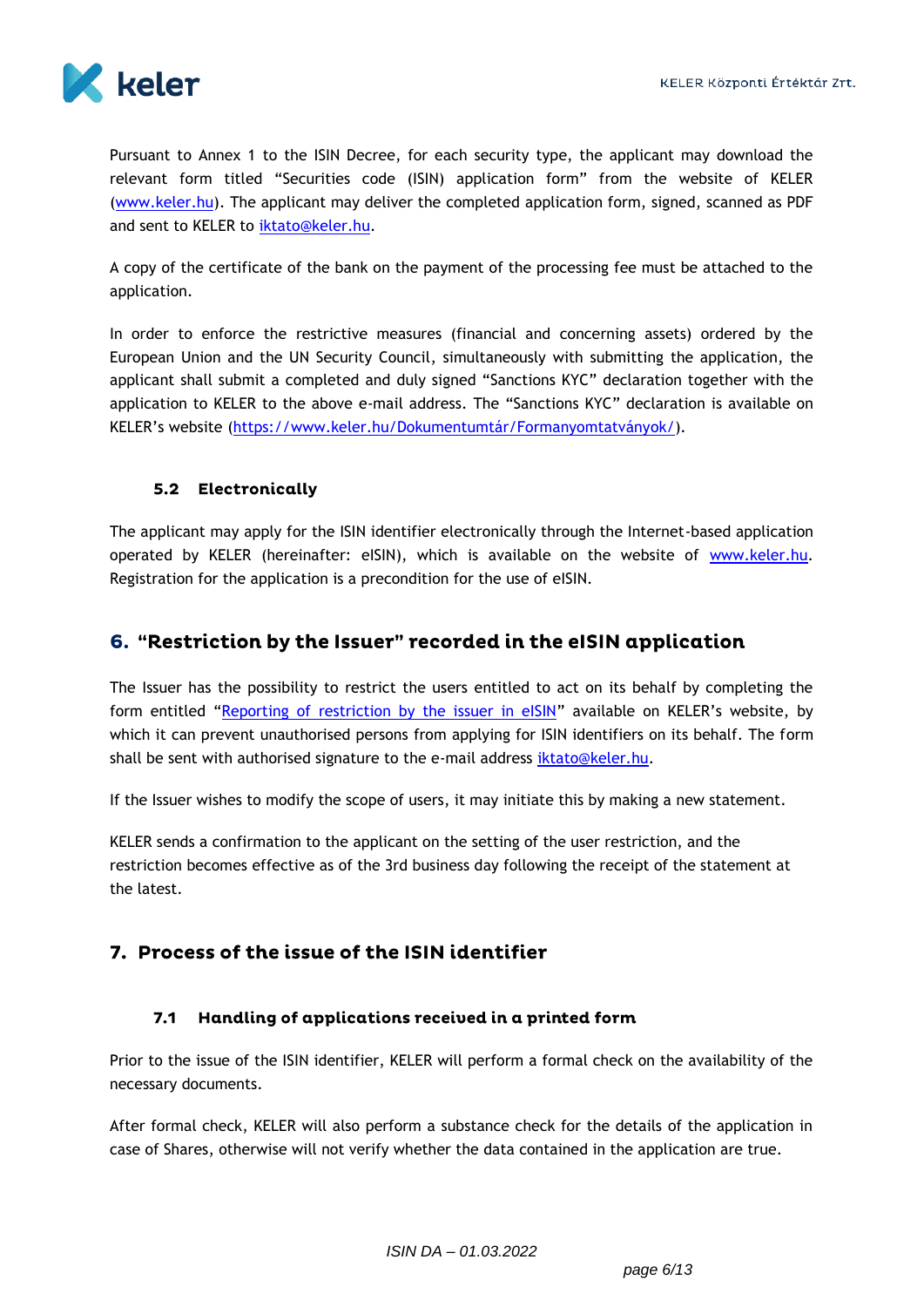

If KELER has not found any formal or substance error in the check, it will record the indicated data in its register and issue the ISIN identifier for the given series of securities.

KELER will record the ISIN identifier together with the date of allocation in the section "To be filled in by KELER" of the form entitled "Datasheet for issuing securities code (ISIN identifier)", which it will send within 3 business days by e-mail in accordance with the form.

The final invoice of the processing fee related to issuing the ISIN identifier will be sent in accordance with the form.

In relation to mutual funds, related FB code of the Issuer fund will be sent to the applicant along with the ISIN form.

If in the checking of the form and substance of the application KELER finds that data are missing or any of the data are not applicable or additional information is required to be provided on the basis of the declaration, it will notify the applicant on the further necessary steps in a message sent to the e-mail address indicated on the application. If the payment of the processing fee of issuing the ISIN identifier was made simultaneously with the submission of the application, then KELER will issue an advance invoice, which it will settle with the final invoice to be issued after the issue of the ISIN identifier.

If the application was completed improperly, i.e.

- payment of the ISIN processing fee was not certified,
- the data necessary for the issue of the ISIN identifier were not fully provided,
- or the data indicated in the application are not applicable,

then the applicant is allowed to submit a new application with reference to the processing fee paid earlier, and the ISIN identifier may be issued with these data.

If the applicant fails to submit the requested documents within 90 days, then KELER will reject the original application, and therefore no ISIN identifier will be issued. It will inform the applicant on the rejection in writing, and if there is an advance invoice, then it will be cancelled and sent back, and the ISIN processing fee will be transferred back to the account of the applicant.

#### <span id="page-6-0"></span>7.2 Handling of applications submitted electronically

The applicant may apply for an ISIN identifier electronically, on the system operated by KELER available on its website (www.keler.hu), through the [eISIN application.](https://isin.keler.hu/user/inputLogin.action)

The applicant must have an individual e-mail address that must be registered in advance in the eISIN application.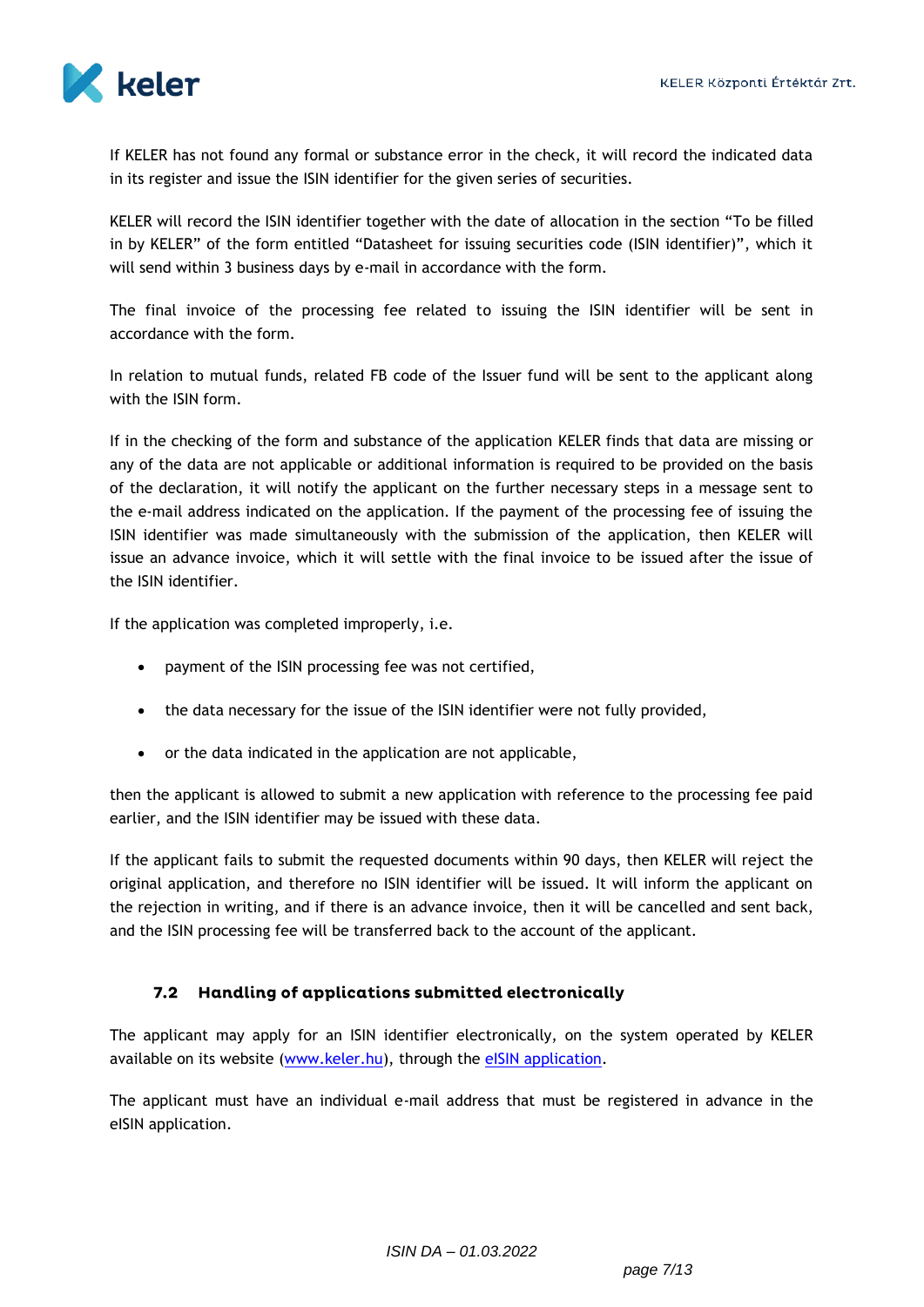

After the submission of the application, the user has to pay the processing fee of the ISIN identifier electronically requested in the eISIN application: the user will be forwarded to the online payment site and has to pay the fee with bank card.

During the operating time of the eISIN application, the applicant may receive the requested ISIN identifier within 60 minutes, based on the data uploaded in the application.

After successful payment of the fee and the issue of the ISIN identifier, KELER will issue the final invoice on the processing fee. The serial number of the completed invoice will be also displayed on the eISIN application, among the data related to the order. The invoice will be issued and sent containing the data specified by the user.

The data sheet for the issued ISIN identifier can be downloaded via the application.

In relation to mutual funds related FB code will be sent separately to the e-mail address of the contact person after the successful issuance of ISIN identifier.

If the payment of the fee fails, then the application for the issue of the ISIN identifier will remain among the "Pending payment" items, and therefore the fee may also be paid at a later date. Without payment of the ISIN processing fee the application will not be delivered to the system generating the ISIN identifier, and therefore no ISIN identifier will be issued.

#### <span id="page-7-0"></span>7.3 Contacts

a) If after 10 business days following the date of submission of an application on a form:

- the applicant has not received a notification on the ISIN identifier, then the applicant may inquire about the reason thereof at [isin@keler.hu](mailto:isin@keler.hu)
- the applicant has not received an advance invoice or final invoice on the processing fee paid by it, then the applicant may inquire about the reason thereof by sending a mail to the email address [FKNYVELSG-1@keler.hu.](mailto:FKNYVELSG-1@keler.hu)
- b) If, in the case of an application initiated through the eISIN application, after 1 business day:
	- the applicant has not received a notification to their e-mail address on the completion of the generation of an ISIN identifier after the successful payment of the fee, or
	- after the completion of payment the eISIN application does not confirm the ISIN identifier on the eISIN platform, then the applicant may inquire about the reason thereof at [isin@keler.hu.](mailto:isin@keler.hu)
- c) If after 3 business days the number of the final invoice issued on the payment of the processing fee is not displayed in the eISIN application, then the applicant may inquire about the reason thereof by sending a mail to the e-mail address **FKNYVELSG-1@keler.hu.**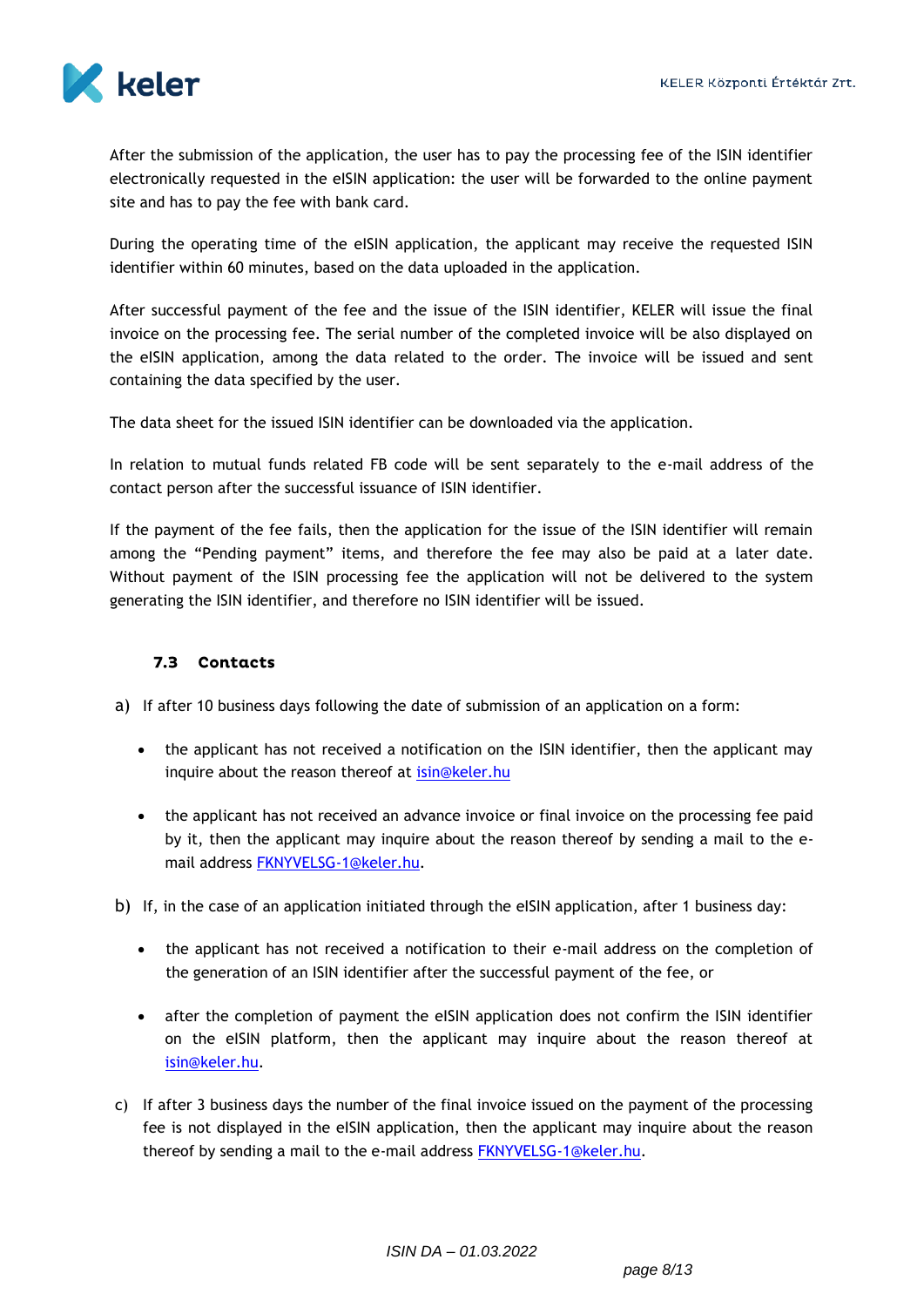

d) If after 10 business days the applicant has not received a final invoice on the processing fee paid by it, then it may inquire about the reason thereof by sending a mail to the e-mail address [FKNYVELSG-1@keler.hu.](mailto:FKNYVELSG-1@keler.hu)

# <span id="page-8-0"></span>8. The billing rules of the fee of issuing the ISIN identifier

The fee of the issue of the ISIN identifier is contained in the effective [Fee Schedule](http://www.keler.hu/keler/keler.news.page?nodeid=285) of KELER.

In the case of an ISIN identifier requested on a form:

- an advance invoice may be issued on the processing fee paid in advance, as described above,
- the final invoice will be sent to the applicant in accordance with its instructions together with the confirmation of the ISIN identifier.

If the applicant does not give separate instructions concerning the details of the buyer to be indicated in the invoice, then KELER will automatically issue both the advance and the final invoice for the details of the Issuer.

In the case of an ISIN identifier requested through the eISIN application the invoice will be issued containing the data that can be specified on the interface of the application and will be mailed or sent to the applicant in accordance with its instructions.

# <span id="page-8-1"></span>9. Technical ISIN identifier

KELER generates technical ISIN identifiers on its own authority for the physical securities accepted in its Depository for individual deposit handling, not suitable for registering at the ISIN identifier indicated on the securities:

- the given security series was printed without ISIN identifiers,
- the ISIN identifier printed on the given securities is inactive in KELER's central security register,
- the face value of the given security has changed, which was indicated by the issuer by reprinting it on the security, and the issuer failed to apply for a new ISIN identifier for the new face value (in such case, the face value printed on the security and the registered face value are different)
- the ISIN identifier printed on the given security has a different face value in KELER's central security register than on the printed security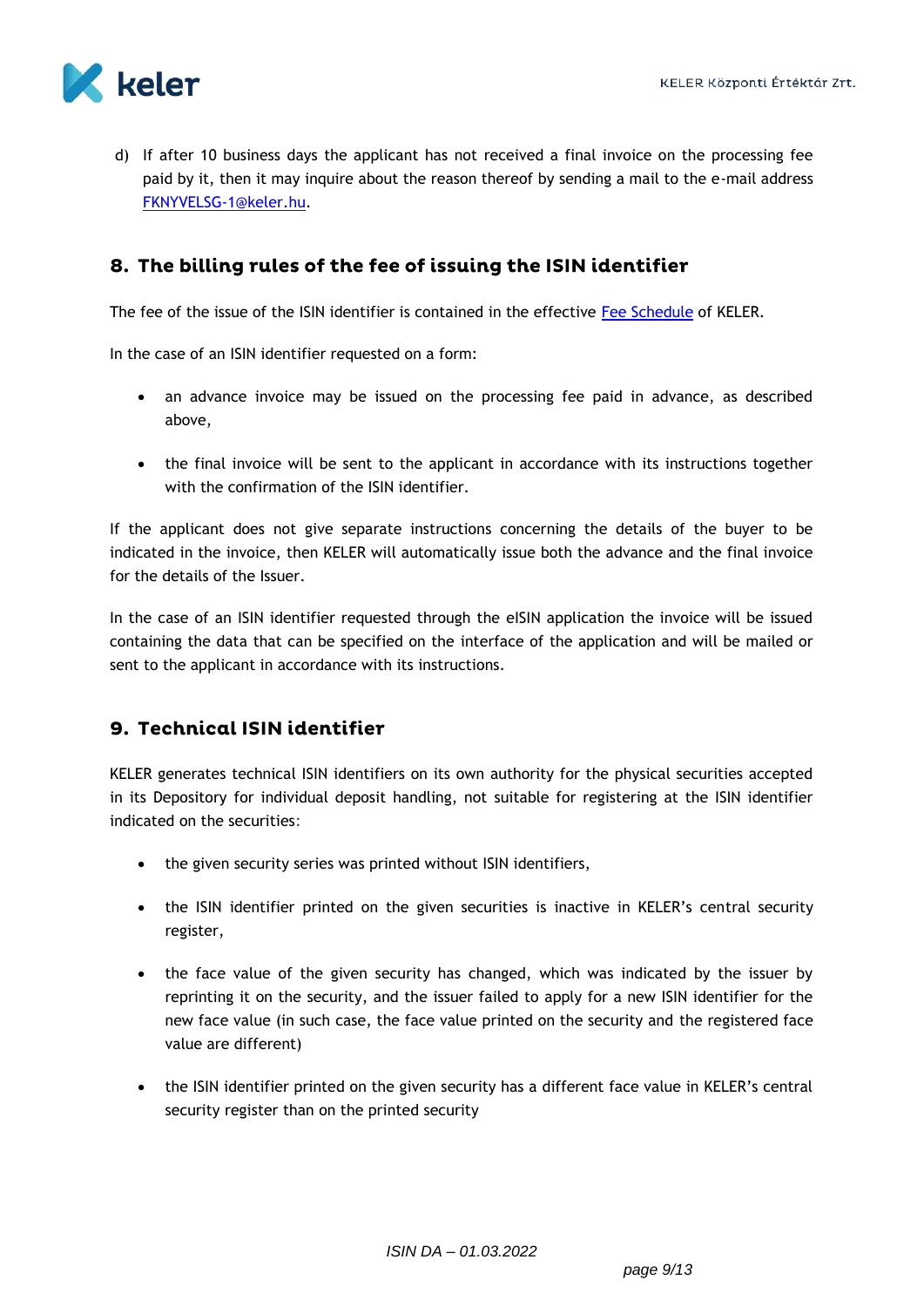

• the issuer applied for one single ISIN identifier for its securities series of various face values, but otherwise conferring the same rights.

The technical ISIN identifiers can be found in the list of ISIN identifiers published on KELER's website.

#### <span id="page-9-0"></span>10. Central securities register

The central securities register contains data of securities issued in Hungary in a retrievable manner.

In the framework of the central securities registration activity, KELER keeps records of the following:

- the data of securities publicly issued in Hungary,
- in the case of printed debt securities, data on the method of interest payment, which the Issuer must specify in the additional form (Form 9) immediately after the issuance of the ISIN code. Following ISIN allocation, KELER will record the series as "variable interest rate" due to a lack of data until the Issuer provides appropriate information on the method of interest rate allocation.
- the data of dematerialised securities regarding which it has concluded a contract with the issuer for reporting.

In the [List of ISIN identifiers](https://edemat.keler.hu/eib_webadmin/edematorderlistaction) on its website, KELER publishes, among other things, the following securities data and the data necessary to identify the Issuer:

- the category of the dematerialised security defined by the General Business Rules of KELER,
- in the case of dematerialised equities, any restriction on the transfer of the series of equities,
- in the case of dematerialised securities, indication of whether the security has been issued,
- in case of dematerialised securities, the FISN (Financial Instrument Short Name) code specified to the series
- CFI (Classification of Financial Instruments) code specified to the series.

Within 5 days following the date of the change the Issuer has to report to KELER as central securities depository any changes in the data of the series of securities or in the data of the Issuer.

Since data are recorded according to the reports of the Issuer, therefore KELER shall not be held liable if the data kept on record are no longer valid.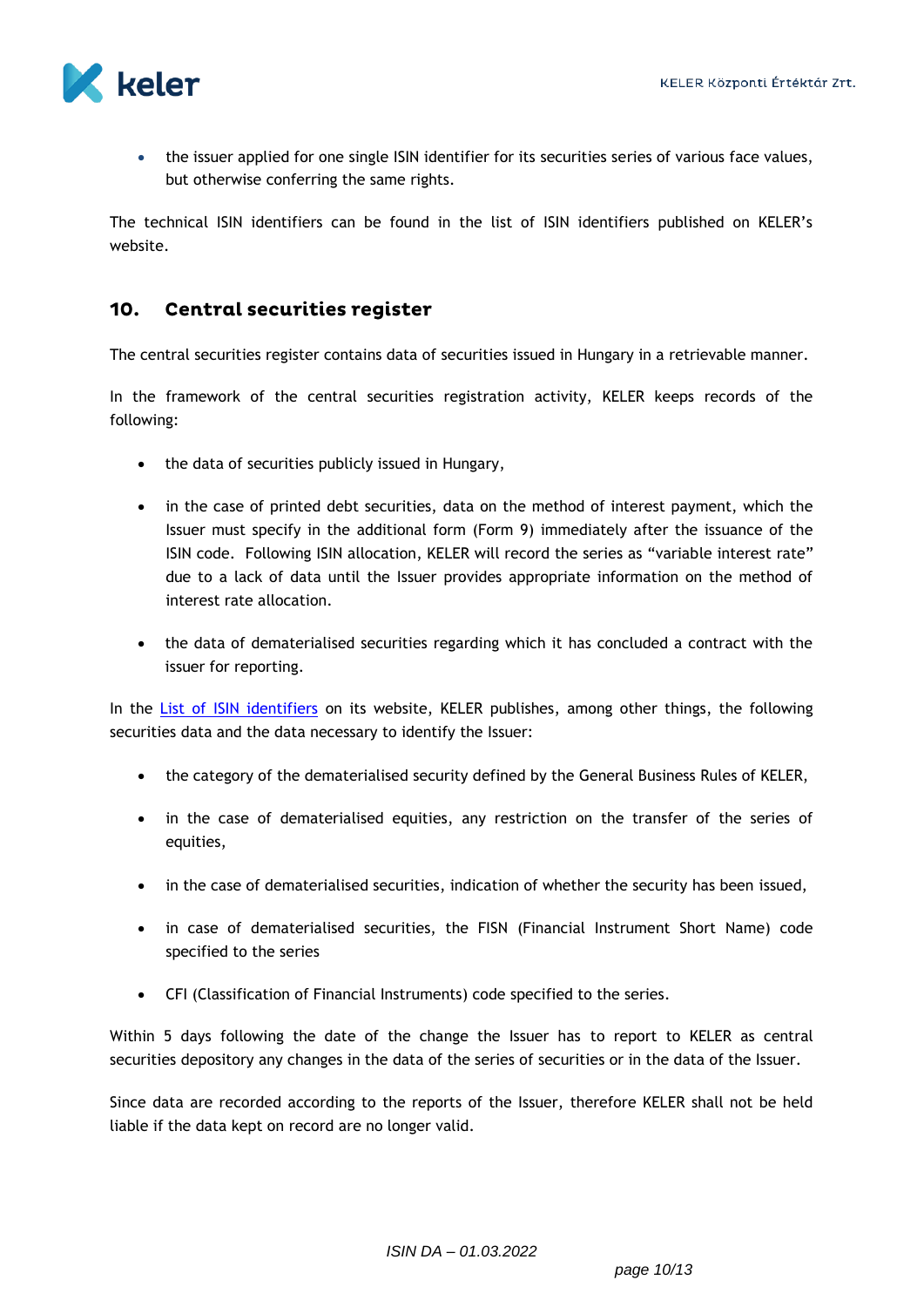

KELER is entitled and obliged to report data kept in its registry, both within Hungary and to foreign countries.

It is important for every market participant to update the securities data reported to KELER, with special regard to changes in the name of the Issuer, in the registered office of the Issuer, changes in the face value of the issued securities, conversion or termination of the series of securities.

### 10.1 Procedure in the case of changes in data

<span id="page-10-0"></span>If such changes occur in the group of the data specified in the application for the ISIN identifier that do not result in the issue of a new ISIN identifier (e.g. change of the issued volume, change in the data of the Issuer, change in the manner of distribution, etc.), then the report may be made in the following ways:

- in the case of physical securities or securities to be issued as dematerialised securities, on the form titled " [form to report change to the central security register](https://www.keler.hu/Dokumentumtár/Formanyomtatványok/ISIN%20nyomtatványok/2022_02_01_1.%20Változasbejelento%20kozpont%20ertekpapir%20nyilvantartashoz.pdf?download)" (form no. 1),
- In the case of dematerialised securities, the changed data will be recorded in the central securities register only simultaneously with the completion of the process of dematerialisation, automatically.

The applicant may send the completed, originally signed and scanned application as a .pdf file to KELER to the e-mail address [iktato@keler.hu.](mailto:iktato@keler.hu)

The issuer may send the officially signed form titled "[Form to report change to the central security](https://www.keler.hu/Dokumentumtár/Formanyomtatványok/ISIN%20nyomtatványok/2022_02_01_1.%20Változasbejelento%20kozpont%20ertekpapir%20nyilvantartashoz.pdf?download)  [register](https://www.keler.hu/Dokumentumtár/Formanyomtatványok/ISIN%20nyomtatványok/2022_02_01_1.%20Változasbejelento%20kozpont%20ertekpapir%20nyilvantartashoz.pdf?download)" (form no. 1) to KELER by printing, signing and scanning the original counterpart, in .pdf format or as an electronically signed .pdf document to the e-mail address [iktato@keler.hu.](mailto:iktato@keler.hu) KELER will confirm to the applicant that the data have been updated on the form sent by the sender, attached to the e-mail.

#### 10.2 Process in the case of the termination of an ISIN identifier

<span id="page-10-1"></span>KELER will never delete an ISIN identifier from the central register of securities, it will only set the status of the ISIN identifier to inactive, i.e. it will continue to include it in the central securities register, thereby ensuring that the register is complete.

The process of cancellation of an ISIN identifier is the following:

- Based on the instruction of the issuer:
- o In the case of a series of physical securities and in the case of a series of securities instructed to be issued in a dematerialised manner, KELER will set the ISIN identifier of the series to inactive based on the form titled "[form to report change to the central security](https://www.keler.hu/Dokumentumtár/Formanyomtatványok/ISIN%20nyomtatványok/2022_02_01_1.%20Változasbejelento%20kozpont%20ertekpapir%20nyilvantartashoz.pdf)  [register](https://www.keler.hu/Dokumentumtár/Formanyomtatványok/ISIN%20nyomtatványok/2022_02_01_1.%20Változasbejelento%20kozpont%20ertekpapir%20nyilvantartashoz.pdf)" (form no. 1). KELER will not notify the issuer on the fact of the cancellation directly, the issuer may obtain this information from the website of KELER (https://www.keler.hu/isin/).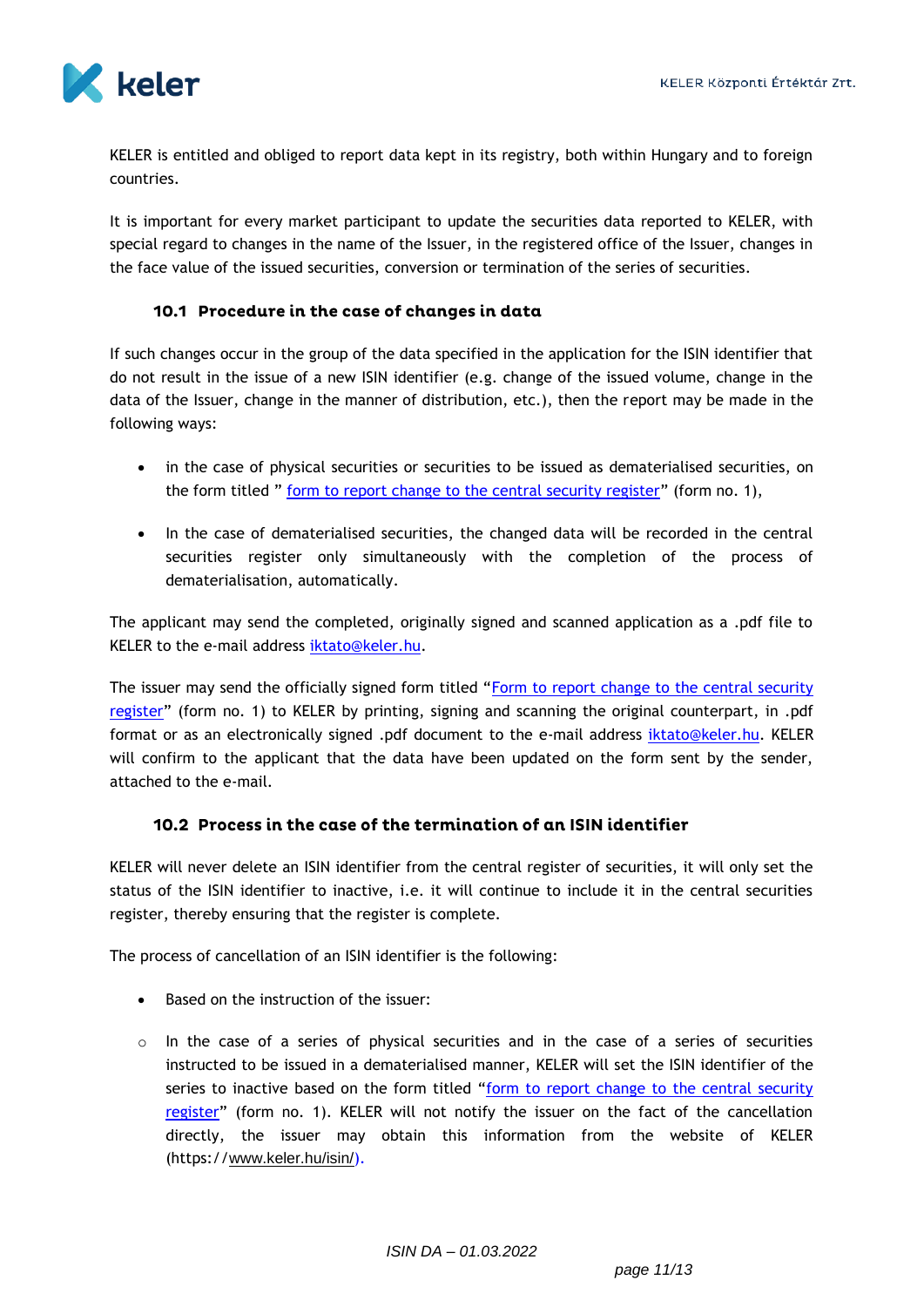

- o Simultaneously with the cancellation of dematerialised securities recorded on central securities accounts, the ISIN identifiers of series of securities with or without maturity are set to inactive status. KELER does not notify the issuer on the termination of the ISIN identifier, it only confirms cancellation from the securities accounts.
- Based on the report of the Magyar Nemzeti Bank (hereinafter: Supervision):
	- o KELER will set the ISIN identifier of the relevant security to inactive if the Supervision has adopted a resolution on the termination of the given security, or if the Supervision has rejected to permit the issue of the security. The Supervision will always notify KELER on the rejection of permission for a particular issue. KELER will notify the issuer on the termination of the ISIN identifier - simultaneously with sending a copy of the resolution of the Supervision - within 3 business days. These ISIN identifiers will not be reissued either.
- On its own authority, KELER will:
- After the maturity date of debt securities with a maturity and ordered not to be issued in a dematerialised manner or issued in physical form, KELER will automatically cancel the ISIN identifier even if no such notification was received from the issuer. The ISIN identifier of securities issued in physical form will not be deleted automatically.
- In the case of securities with no maturity date, ordered not to be issued in a dematerialised manner, and physical securities that were not deposited in the central depository, if KELER learns that the court of registration cancelled the issuer of the given security from the company registry conclusively, without recording a legal successor, the ISIN identifier of the series will be deleted automatically.
- The issuer of the series of printed securities with no maturity dates which are in the custody of KELER, if the company court has deleted them from the company register without registration of a legal successor, will be deleted from the register after the destruction of the securities held in custody.